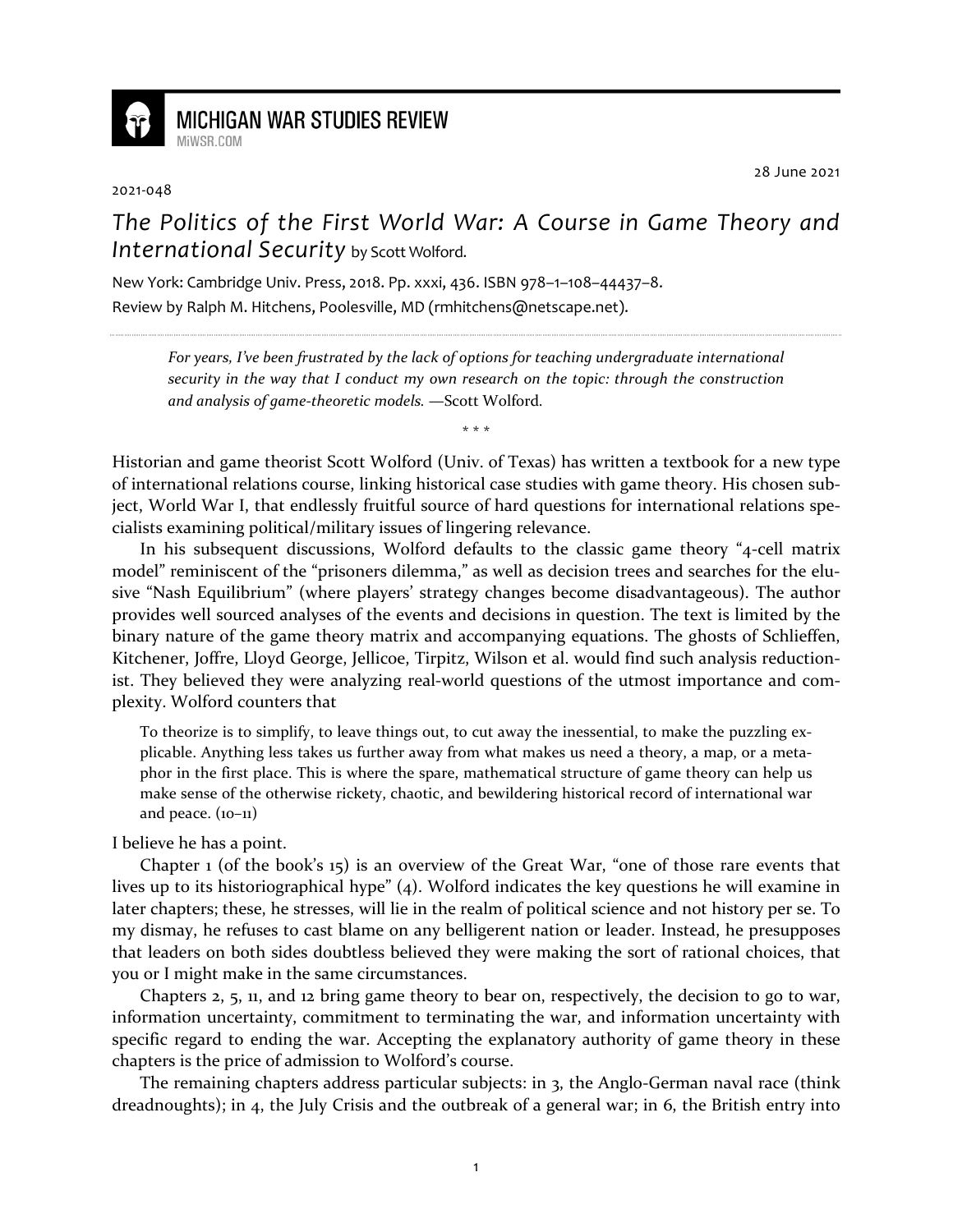the war on the heels of the German invasion of Belgium; in 7, coalition warfare as it pertained to both the Entente and the Triple Alliance; in 8, the shift from maneuver to attritional warfare early on, at least on the Western Front; in 9, the entry of Italy and the Ottoman Empire into the evolving global struggle; in 10, the naval war in the North Sea, which remained mostly limited compared to the "total war" being waged on land; in 13, unrestricted submarine warfare and the Americans' reaction to it; in 14, the endgame in 1918 and the relatively sudden German defeat. Finally, chap. 15 sums up the catastrophe of the Great War and what it means for the study of contemporary international relations and political science.

In chap. 6, Wolford methodically construes Britain's delayed entry into the war as a matter of information, or its lack: "The problem for Britain in the July Crisis is that it's not sure whether Germany's aims are limited or unlimited" (143). If they were in fact limited, it made no sense for England to enter the war. But Germany's offensive into Belgium signaled that it meant to crush France after absorbing Belgium, thus upending the European balance of power; capturing the Channel ports would thereby pose a mortal threat to Great Britain. In this latter scenario, joining France and Belgium would make good strategic sense for the British.

Using matrix models and equations, the author demonstrates that Germans were bent on an unlimited solution from the outset, which left just one side needing to play a "guessing game." Britain declared war after Germany invaded, which it fully expected: "Germany knows that Britain will defend Belgium; it just doesn't care"  $(148)$ . The General Staff always knew the next war would entail a conflict with Great Britain; Ludendorff had acknowledged this in a 1912 planning document (148n). And, too, a few weeks after war broke out, a German Foreign Ministry official drafted the Septemberprogramm, whose list of war aims amounted, "in no uncertain terms, to the destruction of the prevailing balance of power" (151).

Chapter 10 introduces an intriguing theoretical guessing game, in which both British and German naval leaders decided to pursue a "limited war" strategy in the North Sea. The Royal Navy's "distant blockade" strategy based the Grand Fleet in the Orkneys and other northern British Isles, while deploying minefields between Scotland and Norway. This kept most neutral cargo vessels from reaching German ports. The German High Seas Fleet remained in port through most of the war, protected by its own extensive minefields. German battlecruisers' rare attacks on the British coast early on proved too risky to attempt more often. Some British leaders wanted to blockade the German coast and implement the "Copenhagen strategy" of directly attacking enemy vessels in their ports. Caution prevailed and both sides thereafter hewed to a restrictive war strategy.

The most drastic exception to the limited war strategy was the High Seas Fleet sortie (31 May 1916) that resulted in the Battle of Jutland (or Skagerrak). The British took heavy losses but kept the upper hand strategically, while the German fleet was very lucky to escape to its protected anchorages. Wolford observes that "Germany's decision to save its fleet is made easier, however, by the Royal Navy's decision not to pursue the campaign further once German ships chose to break off contact" (269). But the British commander, Admiral Jellicoe, though he chose not to fight a night battle, had every intention of resuming the fight at dawn, in hopes of catching the Germans outside their protective minefields. But recent analysis of communications intelligence reveals that Jellicoe was deliberately kept in the dark about German intentions. British Naval intelligence was deciphering German message traffic and immediately deduced where the enemy fleet was heading; they considered this information to be too sensitive to transmit by wireless to Jellicoe,